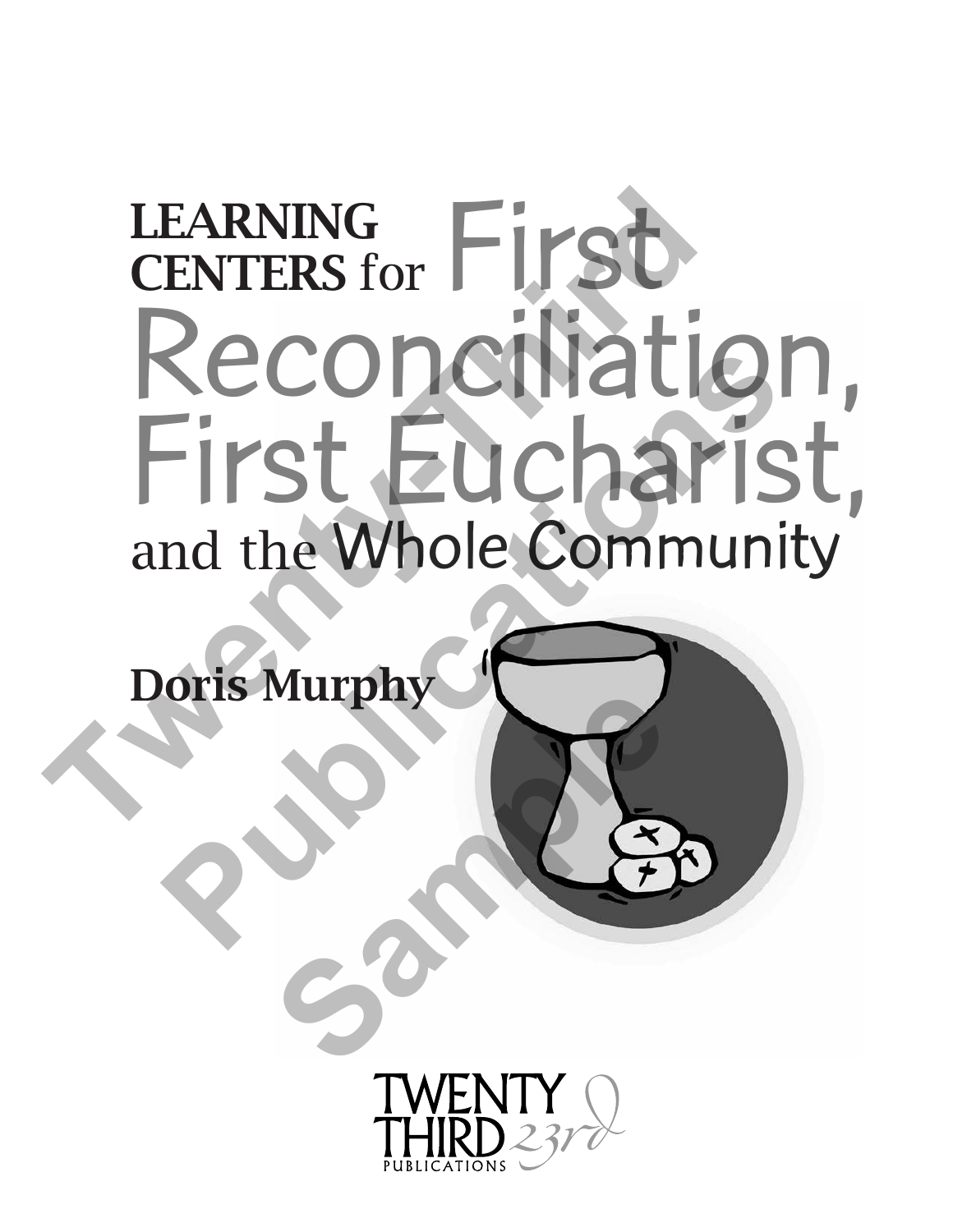Twenty-Third Publications A Division of Bayard One Montauk Avenue, Suite 200 New London, CT 06320 (860) 437-3012 or (800) 321-0411 www.23rdpublications.com **The Contract of Contract of Contract of Contract of Contract of Contract of Contract of Contract of Contract of Contract of Contract of Contract of Contract of Contract of Contract of Contract of Contract of Contract of C Publications and Publications and Publications and Publications and Publications and Publications and Publications and Publications and Publications and Publications and Publications and Publications and Publications and** 

ISBN 978-1-58595-564-0

Copyright ©2007 Doris Murphy. All rights reserved. Permission is given to reproduce these pages as needed for noncommercial use in schools, churches, and other prayer groups. Otherwise, no part of this publication may be reproduced in any manner without prior written permission of the publisher. Write to the Permissions Editor. <sup>18</sup><br>
Sample 200<br>
Sample 200<br>
Sample 200<br>
Murphy. All rights reserved. Permission is given to reproduce these<br>
sk, churches, and other prayer groups. Otherwise, no part of this<br>
hout prior written permission of the publish

The Scripture passages contained herein are from the *New Revised Standard Version of the Bible*, copyright ©1989, by the Division of Christian Education of the National Council of Churches in the U.S.A. All rights reserved.

Library of Congress Catalog Card Number: 2005935875 Printed in the U.S.A.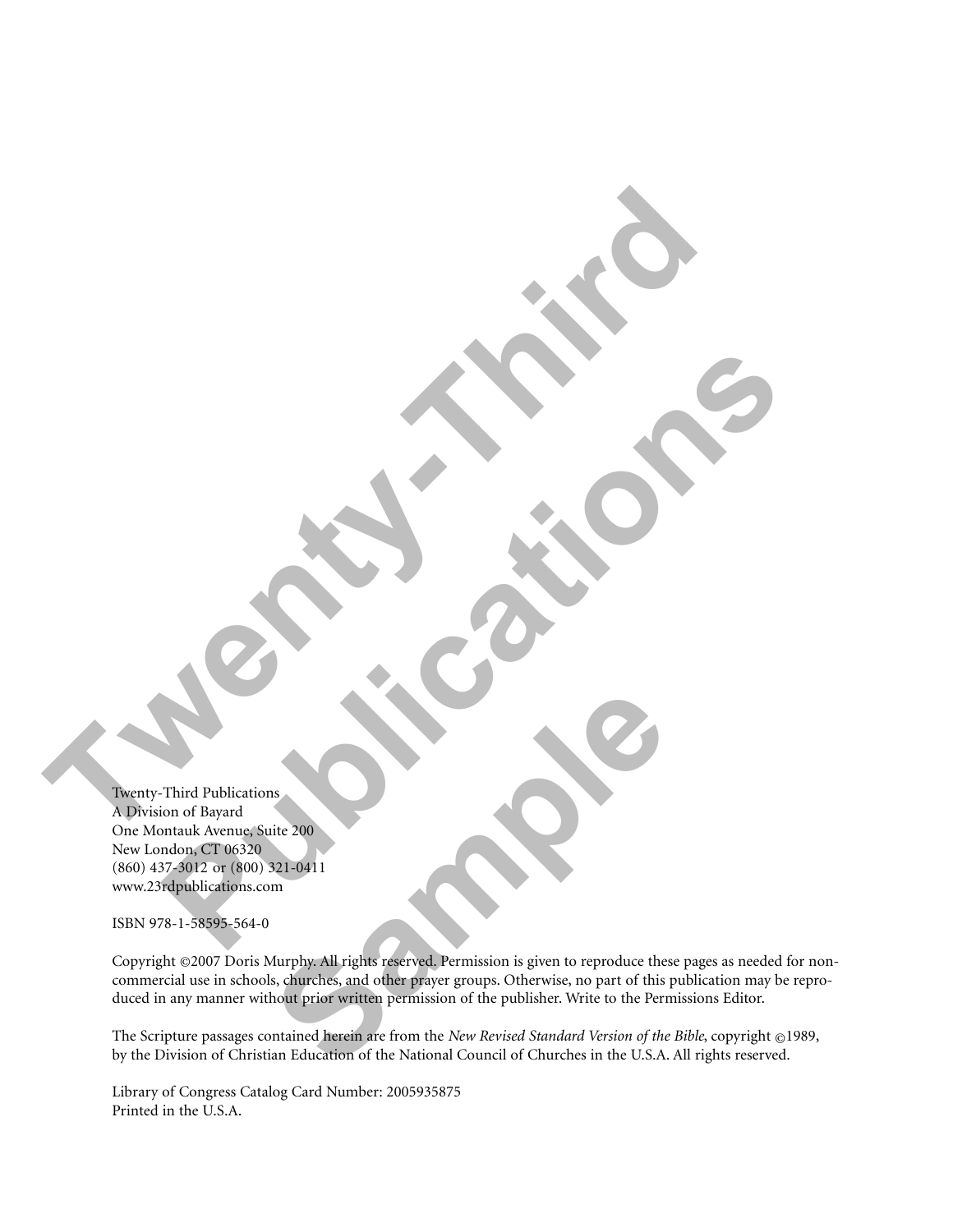## Table of Contents

#### Introduction 1 and 1 and 1 and 1 and 1 and 1 and 1 and 1 and 1 and 1 and 1 and 1 and 1 and 1 and 1 and 1 and 1

#### Learning Centers for First Reconciliation

| IUNIL VI LUIIIUIIIJ                           |    |
|-----------------------------------------------|----|
| Introduction                                  |    |
| Learning Centers for First Reconciliation     |    |
| 1. Building Self-Esteem                       | 4  |
| 2. Families Forgive                           | 6  |
| 3. Making Peace with God and Others           | 8  |
| 4. Making Choices                             | 10 |
| 5. Conversion and Reconciliation              | 12 |
| 6. Being Sorry                                | 14 |
| 7. The Ten Commandments                       | 16 |
| 8. How Many Times Must I Forgive?             | 18 |
| 9. The Holy Spirit Guides Me                  | 20 |
| 10. Examine Your Conscience                   | 22 |
| 11. Steps for the Sacrament of Reconciliation | 24 |
| 12. Preparing for the Sacrament               | 28 |
| Learning Centers for First Eucharist          |    |
| 1. God Loves Us                               | 32 |
| 2. The Last Supper                            | 34 |
| 3. The Mass                                   | 36 |
| 4. Tour of the Church                         | 40 |
| 5. Objects Used for Mass                      | 44 |
| 6. The Apostles Creed                         | 48 |
| 7. Words about the Eucharist                  | 50 |
| 8. The Loaves and Fishes                      | 53 |
| 9. Jesus, Our Shepherd                        | 56 |
| 10. Prayer                                    | 58 |

#### Learning Centers for First Eucharist

| Learning Centers for Thist Eucharist |    |
|--------------------------------------|----|
| 1. God Loves Us                      | 32 |
| 2. The Last Supper                   | 34 |
| 3. The Mass                          | 36 |
| 4. Tour of the Church                | 40 |
| 5. Objects Used for Mass             | 44 |
| 6. The Apostles Creed                | 48 |
| 7. Words about the Eucharist         | 50 |
| 8. The Loaves and Fishes             | 53 |
| 9. Jesus, Our Shepherd               | 56 |
| 10. Prayer                           | 58 |
| 11. We Are Many Parts                | 62 |
| 12. I Am the Vine                    | 64 |
| 13. Baptism                          | 66 |
| 14. The Church                       | 68 |
| 15. Preparing for First Eucharist    | 70 |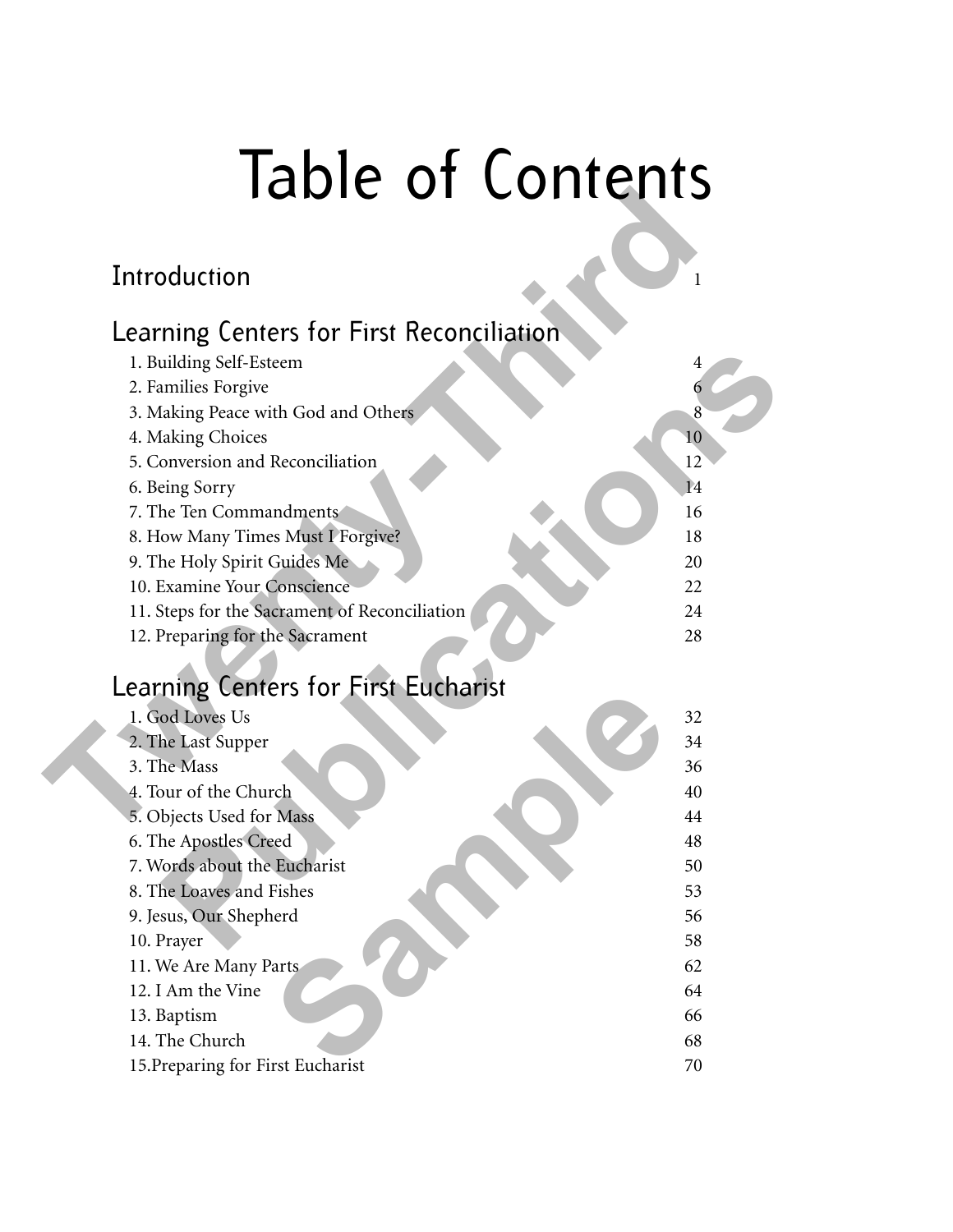#### Learning Centers for the Whole Community



**Sample**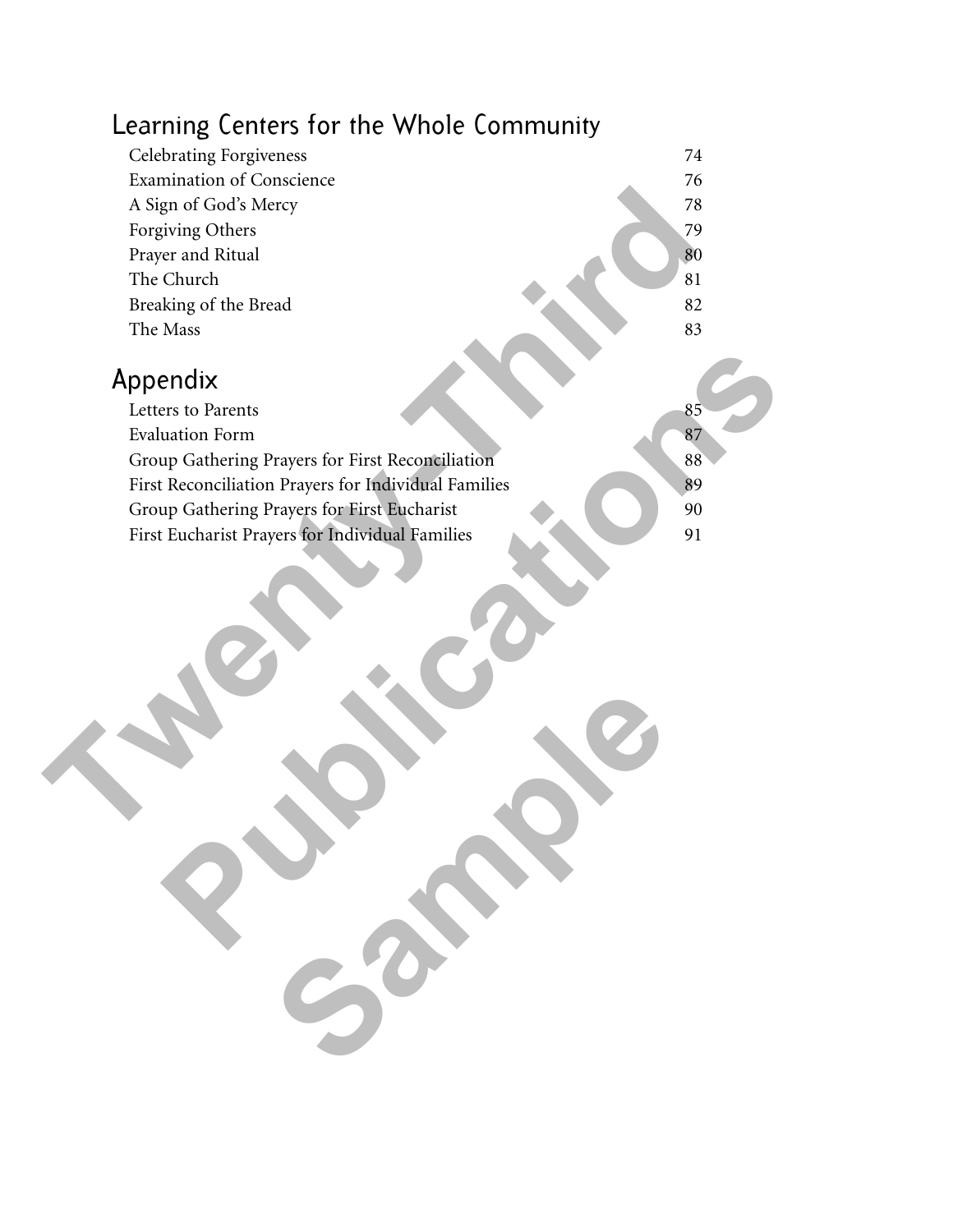### Introduction

Learning centers, at first commonly called learning stations, are an example of a paradigm shift in education. This new model or method for learning seems to have sprung up simultaneously in many places at once. At first, learning centers were used for math, science, and geography, as schools searched for interactive ways for children to better grasp what they were expected to know. Educators also wanted to provide for the different learning styles and abilities of children and allow them to work at their own pace. Thus creative teachers started developing learning centers, stations, or stops where learners could complete a specific activity—with tools and directions provided—on their own and following their own timetable. **THYCOCUCTION**<br>
Learning centers, at first commonly called learning stations, are an example of a paraductation. This new model or nethed for learning settings whis they germ up similar many places at once. At first, learn

Directors of faith formation around the country began to examine the possibilities of using this model with learners and parents as they explored new ways to "hand on the faith." They discovered that because this model can be used with almost any doctrinal content, it is a practical way to involve parents more fully in preparing their children for the sacraments of reconciliation and Eucharist.

The learning centers in this book are meant to supplement whatever textbooks children are using. They offer families and children the opportunity to work together informally as they share faith and prepare for the sacraments. Learning centers help families do this in a non-intimidating, educational, and enjoyable way. For the whole community, they offer a way to spend meaningful time with parish children while joining in the process of learning about and living the faith. As with any parish endeavor, this "whole community" aspect is very important.

Learning centers for sacrament preparation have many additional benefits. They give children the opportunity for interactive and creative learning about reconciliation and Eucharist, in addition to what is covered in their textbooks. They give families the opportunity to do hands-on tasks with their children and thus discover new ways to share their faith. Both parents and children learn more about the sacraments in this kind of informal setting. Learning centers also offer the opportunity for more flexible scheduling of sacrament preparation classes. They give directors of faith formation the opportunity to observe children and parents working together, and thus determine which centers offer the greatest learning opportunities. is searched for interactive ways tor children to better grasp what they were expected to knots also wanted to provide for the different learning subsets and abilities of children and all bouvide to to work at their own pac byable way. For the whole community, they offer a way ddren while joining in the process of learning about a avor, this "whole community" aspect is very important or sacrament preparation have many additional benefictant<br>o

- A few practical points:
- If possible, before the families begin their visits to the learning centers, review briefly with them the sheet of directions: the goal, the Church teaching, what they will learn, etc.
- Make copies of the suggested readings from the *Catechism of the Catholic Church* and post them at the appropriate centers so those who wish can read them.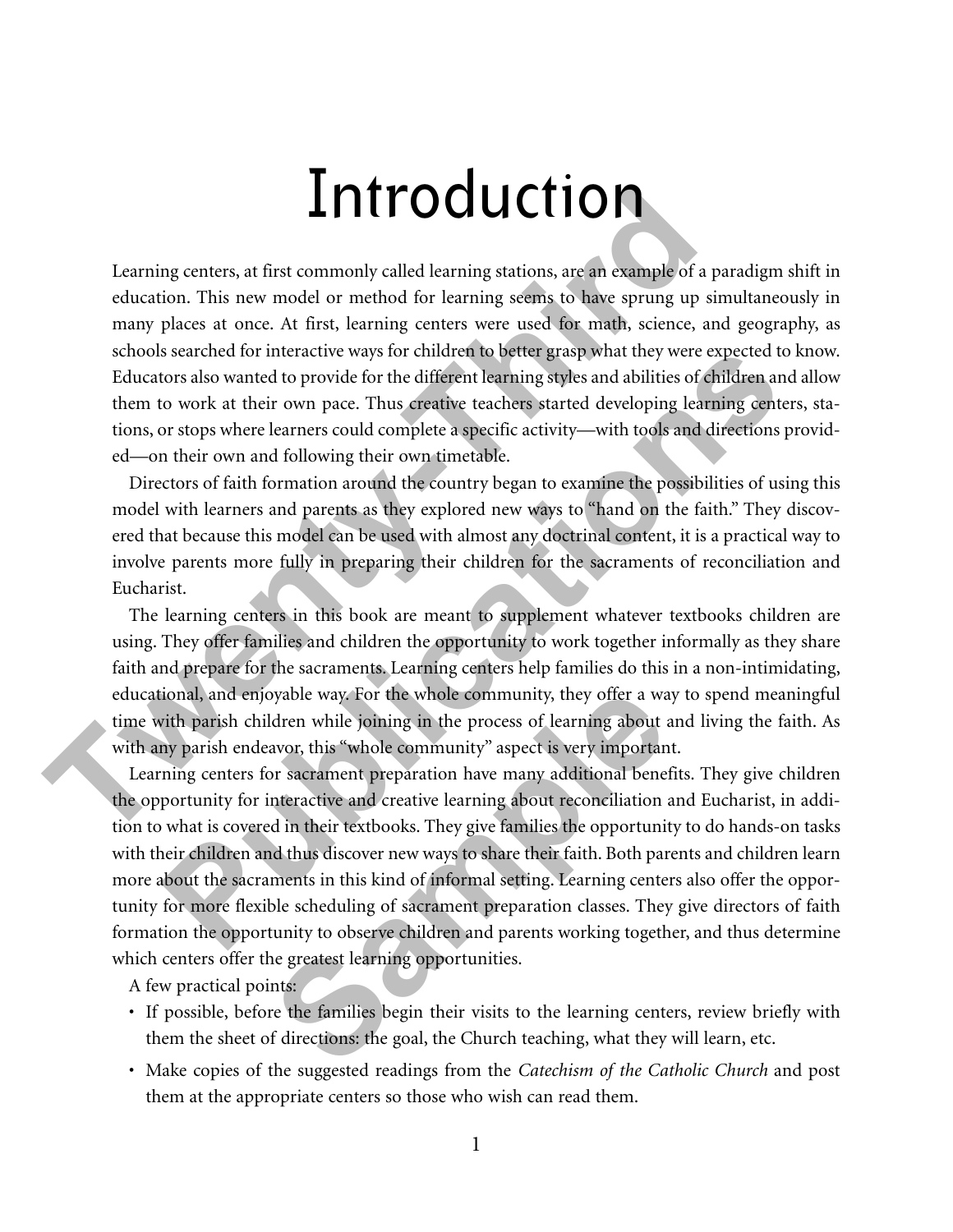- Make certain that each center has all the supplies needed, and enough of each supply.
- For each center, put a marker on the page where the families can find the Bible passage for that center.

The learning centers in this book have been successfully used in several parishes with very positive feedback from both children and families. We hope you will also find them valuable and well worth the time it takes to organize and set them up.

These learning center activities can be scheduled in two ways. All participants can come at the same time, for example from 4:00 to 6:00 PM on two different evenings. Or families can come during a span of time at their own convenience, for example on a Saturday afternoon between 1:00 and 5:00 PM. (Encourage families to allow at least three to four hours to thoughtfully visit all the centers and complete the activities.) In the Appendix you will find Gathering Prayers that you can use with both options.

Special thanks to Carol Mercord, Religious Education Director at St. Joseph Parish in Prescott, Wisconsin, for her support and helpful advice as she used these learning centers, and to Barbara Havel for her endless patience in helping me prepare this manuscript.

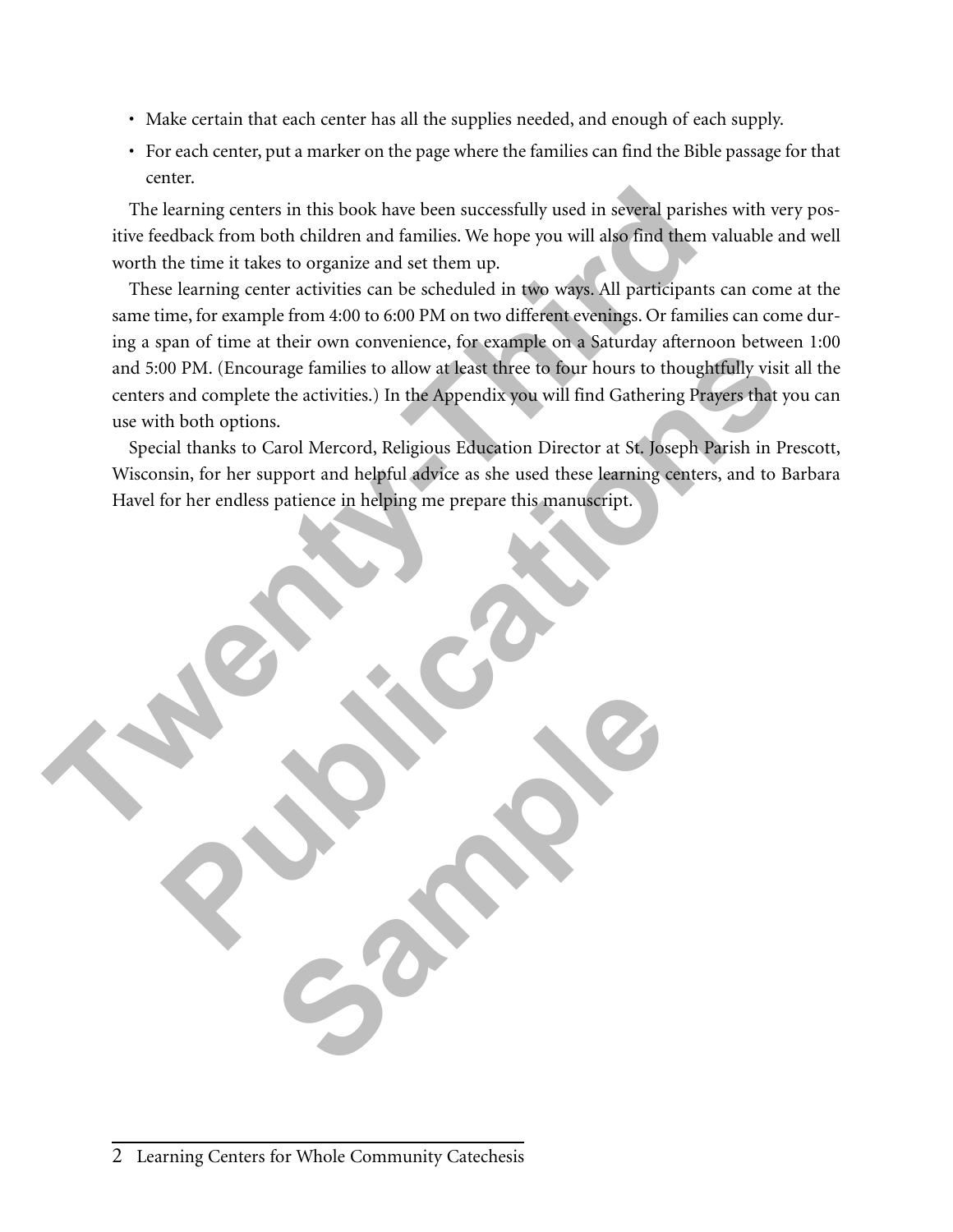# Learning Centers for First Reconciliation **Twee Learning Centers for Second Learning Centers for Second Learning Centers for Second Learning Centers for Learning Centers for**<br>**Eirst Reconciliation**

**Sample**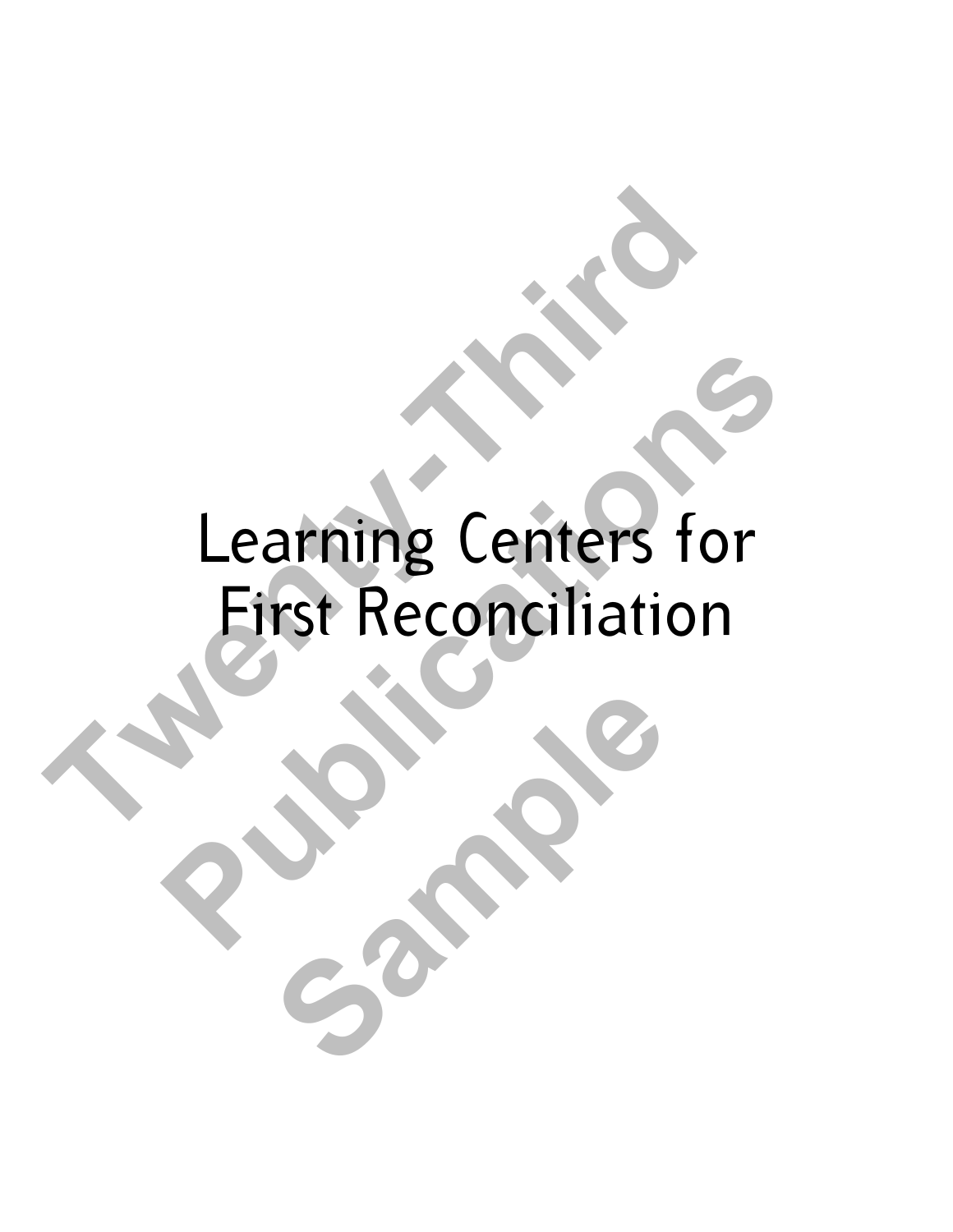# Building Self-Esteem **Building Self-Esteen**<br>
To understand that self-esteem and self-worth are gitts from God. These gifts help us<br>
and others.<br>
Church Teaching<br>
Catechism of the Catholic Church, paragraphs 307, 1700–1876<br>
What You Will Learn<br>

#### Goal

To understand that self-esteem and self-worth are gifts from God. These gifts help us love God, self, and others. Franch that self-esteem and self-worth are gifts from God. These gifts help us love God,<br>hers.<br> **Public Change Contains and Self-Worth Amage SUP 1700-1876**<br> **Public Change Contains and Self-esteem**<br> **Public Change Explores** 

#### Church Teaching

*Catechism of the Catholic Church*, paragraphs 307, 1700–1876

#### What You Will Learn

To recognize that everyone has dignity and worth To recognize that God's forgiveness is for everyone

#### Supplies for this Center

Bible

Game board, dice, and markers (buttons, pennies, markers from other games, etc.)

#### Directions for the Activity

- Together, read Genesis 1:26–31. What does this passage teach us about our dignity and worth? and markers (buttons, pennies, markers from other gather Activity<br>
esis 1:26–31. What does this passage teach us about our<br>
ame, We Are God's Work of Art! determine who begin<br>
I move the marker as indicated by the numbers
- To use the board game, We Are God's Work of Art! determine who begins.
- Throw the dice and move the marker as indicated by the numbers on the dice.
- Follow the directions on the space on which you land.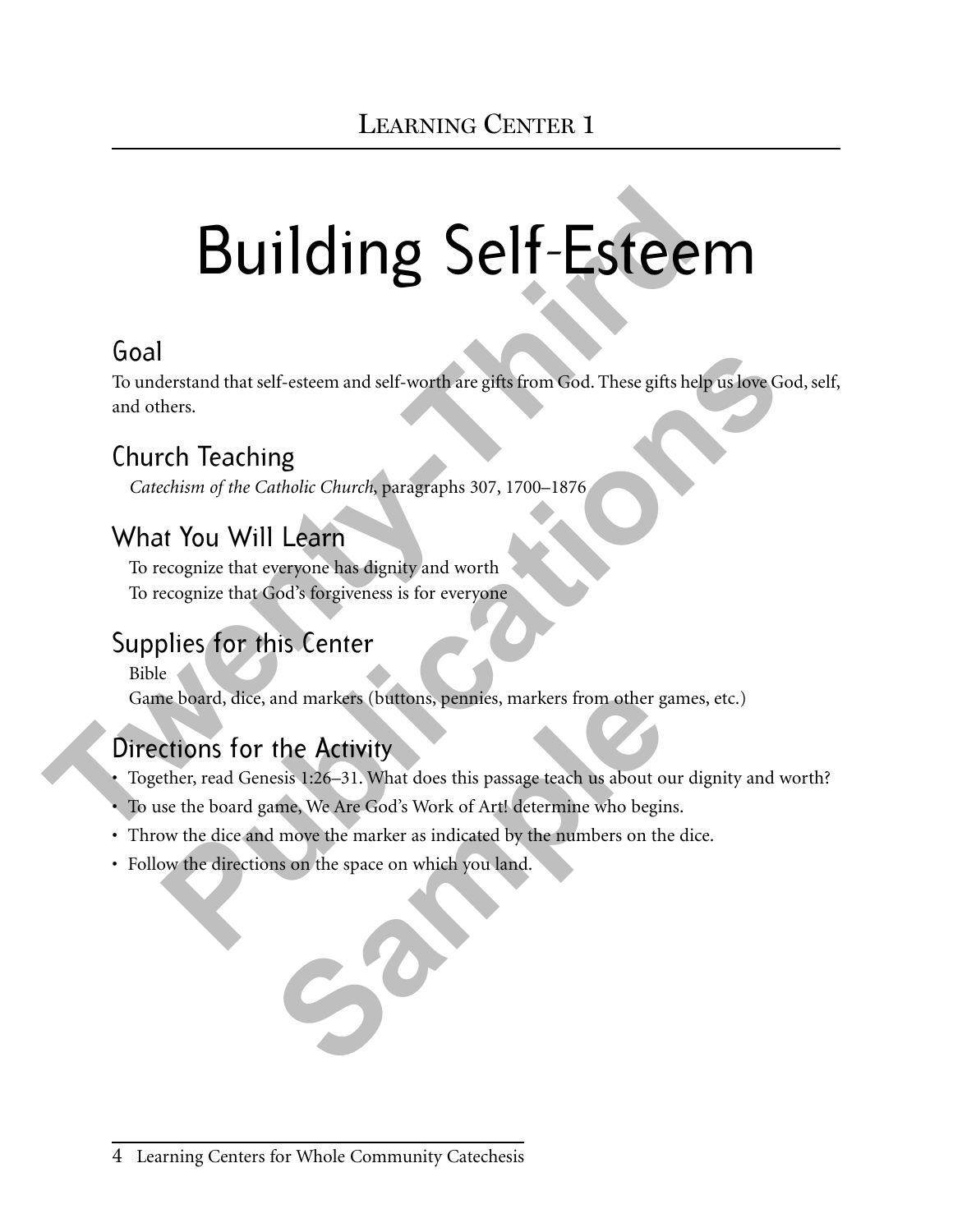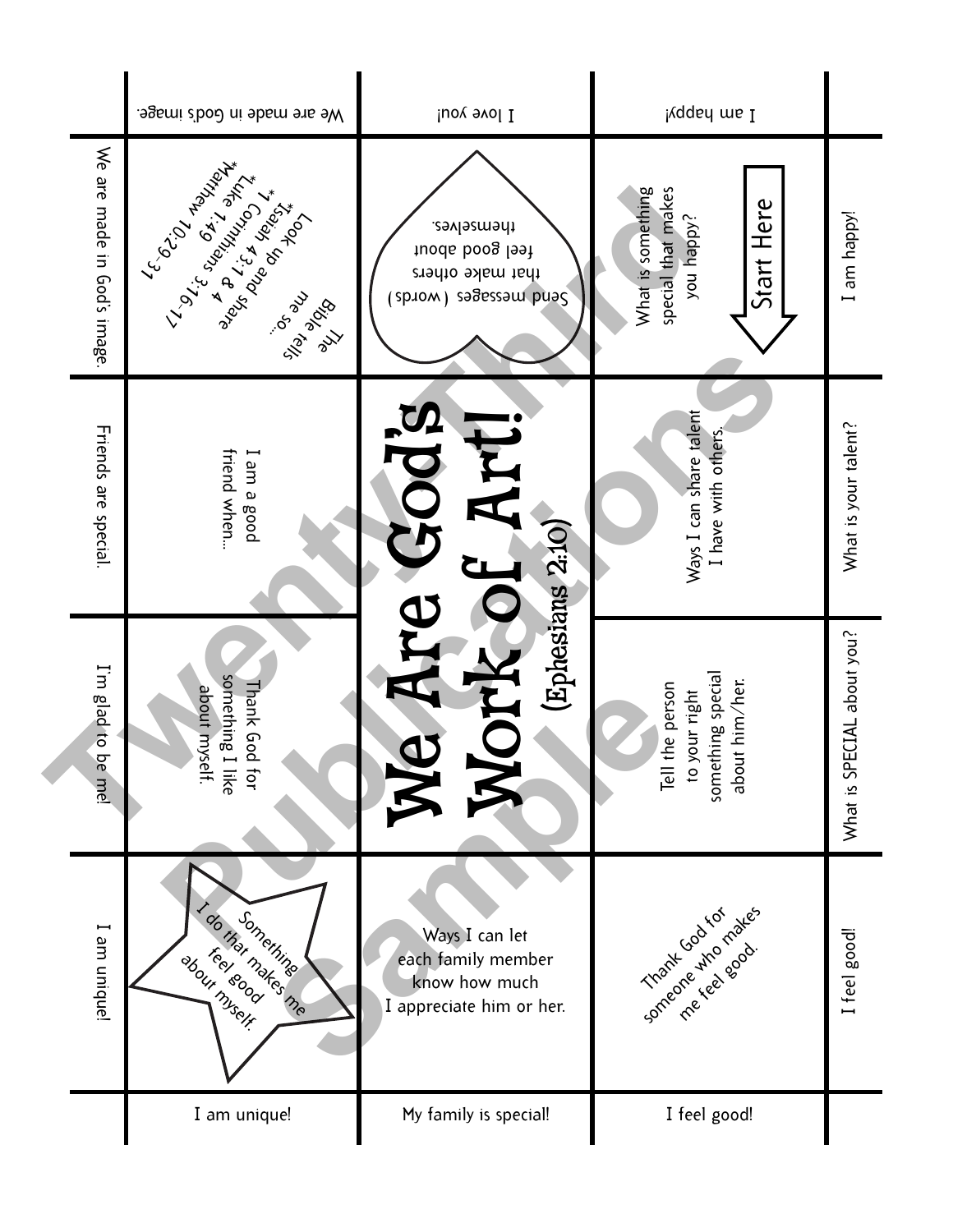## Families Forgive

#### Goal

To reinforce that it is within the family and/or church community that we learn forgiveness.

#### Church Teaching

*Catechism of the Catholic Church*, paragraph 1657

#### What You Will Learn

To "make up" with family members whom you have hurt To experience forgiveness within your family

#### Supplies for this Center

Bible Four to six pencils, glue Worksheet: Ways to Make Up, one for each family Small 2 x 2 pieces of various colors of tissue paper, approximately six pieces per person **Families Forgives**<br>
Goal<br>
To reinforce that it is within the family and/or church community that we learn for<br>
Church Teaching<br>
Caterlism of the Catholic Church, paragraph 1657<br>
What You Will Learn<br>
To "make up" with fami **Publication**<br> **Publication**<br> **Publication**<br> **Publication**<br> **Public Church, paragraph 1657**<br> **PUBL VOU WIII Learn**<br> **PUBLICATIVE TO WIII Learn**<br> **PUBLICATIVE TO WIII Learn**<br> **PUBLICATIVE TO WIII Learn**<br> **PUBLICATIVE TO THI** 

#### Directions for the Activity

- Together read Luke 19:1–10. Share what this passage means to you. What made Zacchaeus happy? So Make Up, one for each family<br>of various colors of tissue paper, approximately six pie<br>**the Activity**<br>e 19:1–10. Share what this passage means to you. V<br>nother the need to "make up" with those we have hu<br>n be experienced
- Discuss with one another the need to "make up" with those we have hurt. Give an example of how forgiveness can be experienced anywhere, but especially within your family.
- Together fill out the worksheet and complete the suggested activity. Glue several pieces of tissue paper together to make a flower for your sheet as a sign of forgiveness.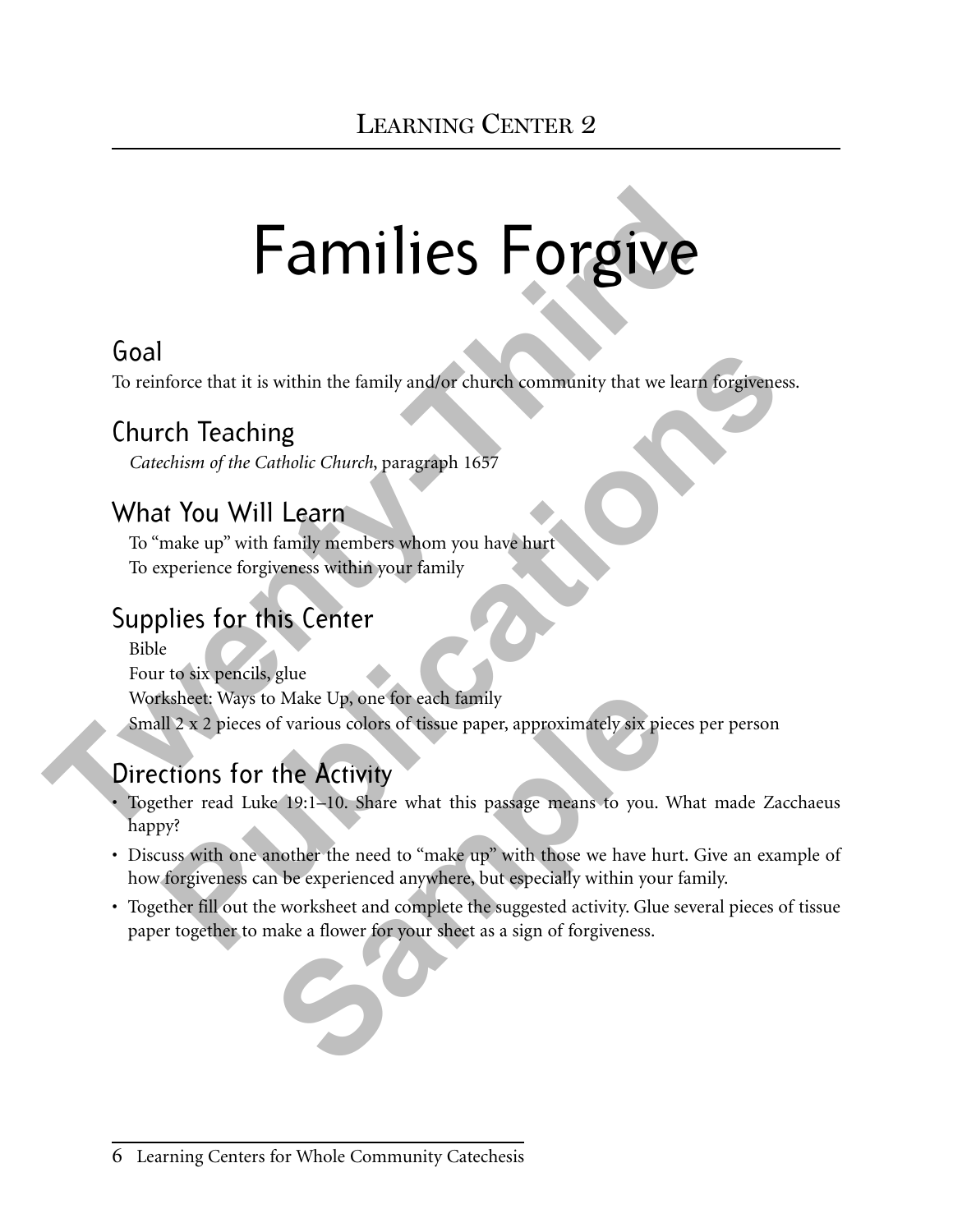#### Ways to Make Up

Zacchaeus was forgiven. He made up for any wrong he had done by paying back what he had taken (Luke 19:1–10). We, too, can make up when we have done something wrong.

**Sample** 

#### Complete the following sentences

When I quarrel with a family member, I make up by When I disobey a rule, I make up by When I am unkind to a sister or brother, I make up by When I hurt someone in my family, I make up by\_ The state 19:1-10). We, too, can make up for any wrong he had done by paying back white<br>
(Take 19:1-10). We, too, can make up when we have done something wrong.<br>
Complete the following sentences<br>
When I disobey a rule, I m **Publication Publication Publications**<br> **Publications in the structure** of the structure of the structure.<br> **Publications**<br> **Publications**<br> **Publications**<br> **Publications**<br> **Publications**<br> **Publications**<br> **Publications** 

#### Here are some ways I can make up

Admit I was wrong. Ask for forgiveness. Try to do better. Shake hands or hug.

#### Paste your tissue flower here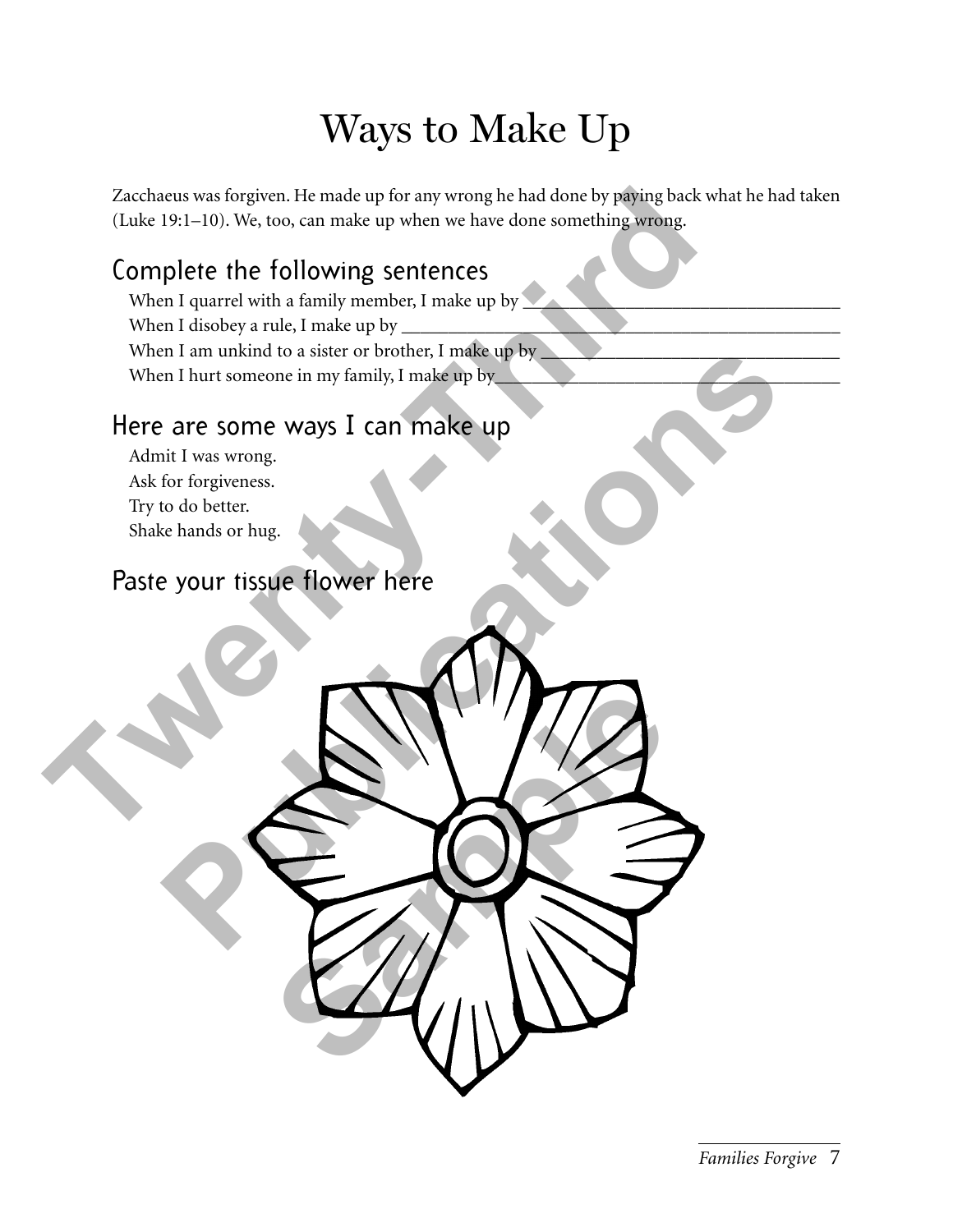# Making Peace with God and Others **Making Peace with them.**<br> **God** and Others<br> **God** and Others in the second of reconciliation calls us to make peace with others, to<br>
with them. It also calls us to be reconciliation calls us to make peace with others, to<br>

#### Goal

To learn that the sacrament of reconciliation calls us to make peace with others, to be reconciled with them. It also calls us to be reconciled with God.

#### Church Teaching

*Catechism of the Catholic Church*, paragraphs 1657, 2840

#### What You Will Learn

To talk about the words "apologizing," "loving," and "forgiving" To name people who need or want your forgiveness To think about ways to thank, ask forgiveness, and apologize to others **Publication**<br> **Publication Constant of reconciliation calls us to make peace with others, to be reconcern. It also calls us to be reconciled with God.<br>
<b>Public Constant of the Catholic Church, paragraphs 1657, 2840**<br> **Pub** 

#### Supplies for this Center

One coupon booklet for each child Four to six pencils Stickers to decorate the coupons (optional)

#### Directions for the Activity

- Read Matthew 5:23–24. Discuss ways to make peace with others in your home, your school, or the world.
- Give your child one of the coupons. Ask him or her to quietly think about others they should forgive or to whom they should apologize. Discuss this with them.
- On the coupon have the child write his or her name and the name of the one to receive it. Suggest that he or she decorate it. (Encourage him or her to actually give it to the person when appropriate.) Solution to thank, ask forgiveness, and apologize to others<br> **Sample 1:**<br>
Sample of the coupons (optional)<br> **Sample 2:**<br> **Sample 2:**<br> **Sample 2:**<br> **Sample 2:**<br> **Sample 2:**<br> **Sample 2:**<br> **Sample 2:**<br> **Sample 2:**<br> **Sample 1:**